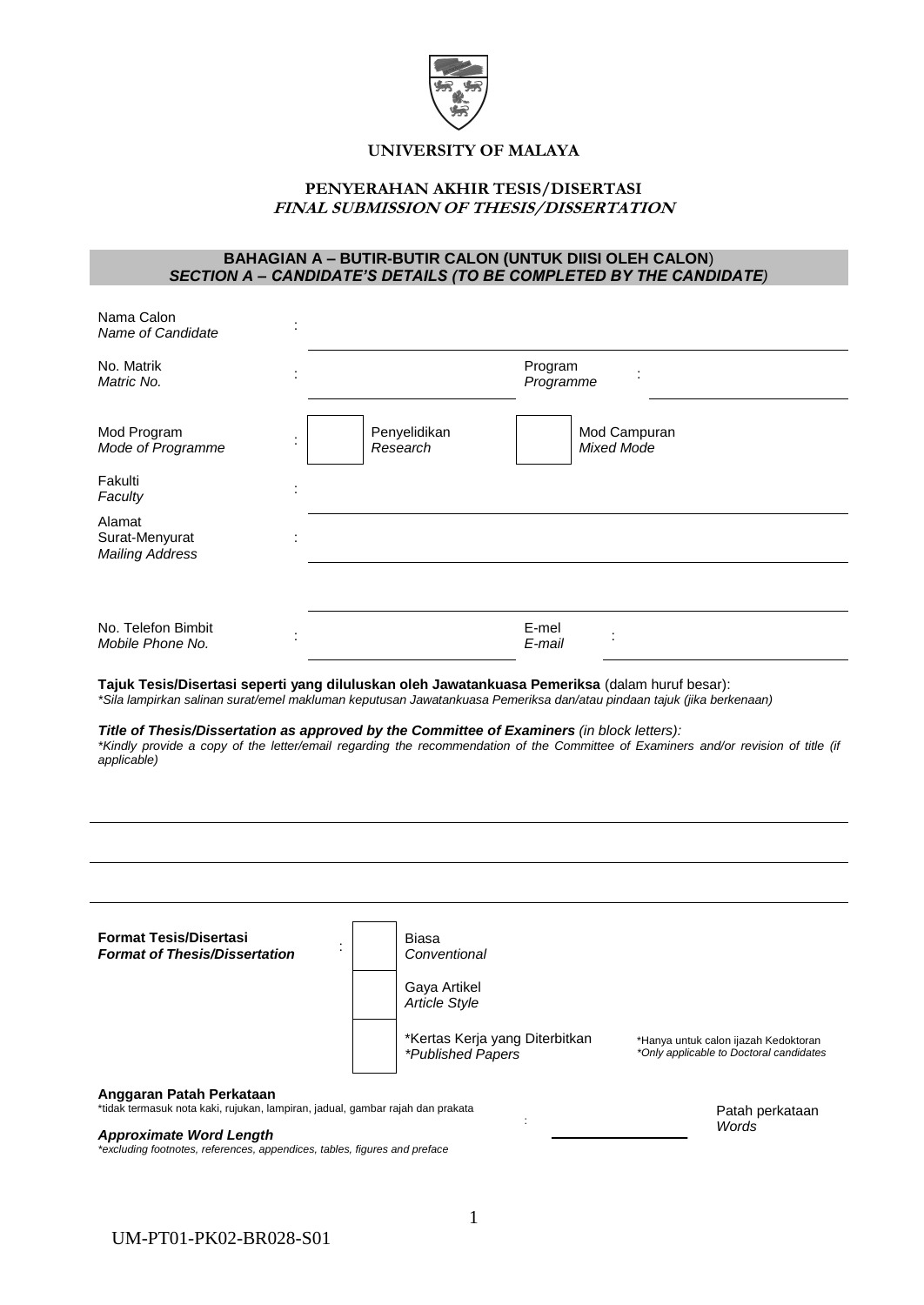## **BAHAGIAN B – PERAKUAN CALON (UNTUK DIISI OLEH CALON)** *SECTION B – DECLARATION OF CANDIDATE (TO BE COMPLETED BY CANDIDATE)*

Tuan / Puan,

### **PENYERAHAN AKHIR TESIS/DISERTASI**

Bersama-sama ini saya kemukakan tesis / disertasi dalam bentuk berikut:

- (a) **DUA (2)** naskhah bercetak dijilid dengan kulit tebal jenis rexine (Merah Tua atau *Maroon* untuk tesis/disertasi); dan
- (b) **Satu (1)** salinan elektronik (format PDF)

- yang telah disemak dan diberi perakuan oleh penyelia, melalui **\*Ketua Jabatan / Timbalan Dekan Ijazah Tinggi / Timbalan Pengarah** saya untuk penyerahan akhir.

Saya juga mengesahkan bahawa saya telah mengikut format penulisan tesis/disertasi yang ditetapkan oleh Universiti dan mengisi senarai semak (*Bahagian C*) dan senarai tersebut telah disemak oleh penyelia sebelum penyerahan akhir tesis/disertasi.

Saya bersetuju sekiranya borang ini tidak lengkap, senarai semak tidak diisi dan maklumat yang diberikan tidak betul, Unit Tesis mempunyai hak untuk tidak menerima tesis saya.

Sekian, terima kasih.

\*sila potong yang mana tidak berkenaan

*Sir / Madam,*

### *SUBMISSION OF FINAL THESIS/ DISSERTATION*

*I hereby submit my thesis / dissertation as follows:*

- *(a) TWO (2) printed hardbound copies in rexine (Dark Red or Maroon for thesis and dissertation); and*
- *(b) One (1) electronic copy (PDF format)*

*- which have been checked and declared by my supervisor(s), through the \*Head of Department / Deputy Dean / Deputy Director for final submission.* 

*I have also followed the format of thesis/dissertation set by the University and have completed the checklist (Section C) and verified by my supervisor(s) prior to the final submission of thesis/dissertation.*

*I hereby agree if this form and the checklist are incomplete, and information given is not accurate, the Institut has the right not to accept my thesis.*

*Thank you.*

*\*please strike out whichever is not applicable*

#### **Dokumen lain yang diperlukan:**  *Other required documents:*

Polisi Repositori (Borang Embargo Tesis/Disertasi) *Repository Policy (Thesis/Dissertation Embargo Form)*

poran Pembetulan Tesis/Disertasi *Thesis/Dissertation Correction Report*

| Tandatangan Calon<br>Signature of Candidate |  |
|---------------------------------------------|--|
| Nama Calon                                  |  |
| Name of Candidate                           |  |
| No. Matrik                                  |  |
| Matric No.                                  |  |
| Tarikh                                      |  |
| Date                                        |  |
|                                             |  |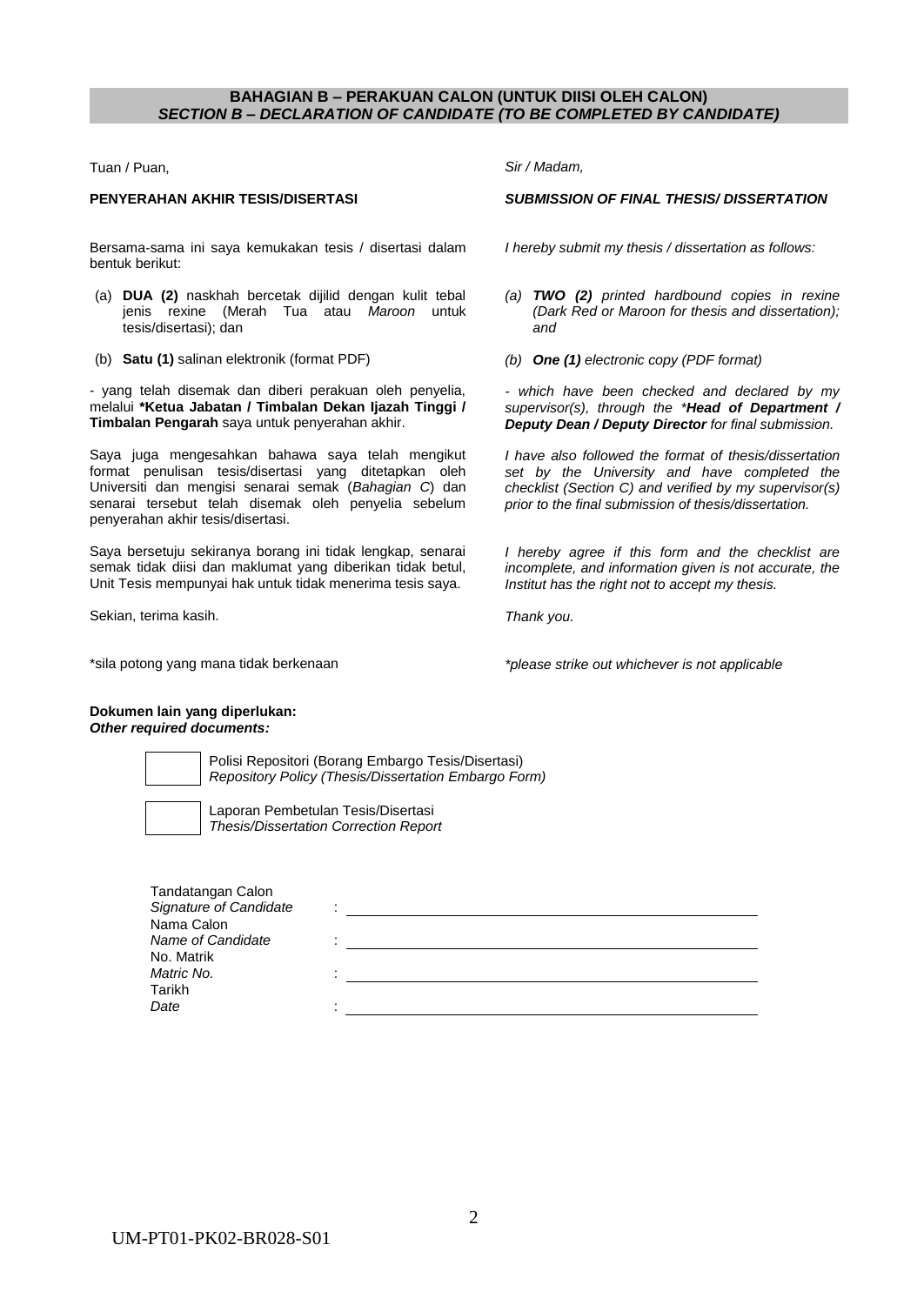## **BAHAGIAN C – SENARAI SEMAK BAGI FORMAT TESIS/DISERTASI** *SECTION C – CHECKLIST FOR FORMAT OF THESIS/DISSERTATION*

Sila rujuk **Panduan Penyediaan Laporan Penyelidikan, Disertasi dan Tesis** untuk butir-butir terperinci (Panduan ini boleh dimuaturun dari *<http://ips.um.edu.my/>*).

*Please refer to Guidelines for the Preparation of Research Reports, Dissertations and Theses for further details (The guidelines is available on [http://ips.um.edu.my/\)](http://ips.um.edu.my/).* 

| <b>SENARAI SEMAK</b>                                                                                                                                                                                                                                                                                                                                                                                                                                                                | <b>CHECKLIST</b>                                                                                                                                                                                                                                                                                                                                                        | <b>Semakan</b><br><b>Calon</b><br><b>Verified by</b><br><b>Candidate</b> | <b>Semakan</b><br>Penyelia<br><b>Verified by</b><br><b>Supervisor</b> |
|-------------------------------------------------------------------------------------------------------------------------------------------------------------------------------------------------------------------------------------------------------------------------------------------------------------------------------------------------------------------------------------------------------------------------------------------------------------------------------------|-------------------------------------------------------------------------------------------------------------------------------------------------------------------------------------------------------------------------------------------------------------------------------------------------------------------------------------------------------------------------|--------------------------------------------------------------------------|-----------------------------------------------------------------------|
| <b>TAJUK</b><br>1.<br>(a) Kulit hadapan dan halaman tajuk<br>tesis/disertasi hendaklah seperti<br>diluluskan oleh Fakulti.<br>Nama calon seperti yang didaftar<br>(b)<br>dengan Universiti.                                                                                                                                                                                                                                                                                         | <b>TITLE</b><br>1.<br>(a) Front cover and title page of the<br>research/dissertation which has<br>been approved by the Faculty.<br>(b) The name of the candidate must<br>be the name registered with the<br>University.                                                                                                                                                 |                                                                          |                                                                       |
| <b>ABSTRAK</b><br>2.<br>Tidak melebihi 500 patah perkataan<br>(a)<br>Ditulis dalam Bahasa Malaysia dan<br>(b)<br>Bahasa<br>Inggeris<br>(Termasuk<br>abstrak<br>dalam<br>Arab<br>Bahasa<br>sekiranya tesis/disertasi<br>ditulis<br>dalam Bahasa Arab)                                                                                                                                                                                                                                | <b>ABSTRACT</b><br>2.<br>(a) Not more than 500 words<br>(b) Written in both Bahasa Malaysia<br>and English (Include abstract in<br>Arabic if the thesis/dissertation is<br>written in Arabic)                                                                                                                                                                           |                                                                          |                                                                       |
| 3.<br><b>PENJILIDAN</b><br>(a) DUA (2) naskah bercetak dan dijilid<br>dengan kulit keras jenis rexine<br>(Merah Tua atau Maroon untuk<br>tesis/disertasi, serta kulit berwarna<br>biru<br>laut<br>untuk<br>laporan<br>penyelidikan); dan<br>Satu (1) salinan elektronik (PDF)<br>(b)                                                                                                                                                                                                | 3.<br><b>BINDING</b><br>(a) TWO (2) printed hardbound copies<br>in rexine (Dark Red or Maroon for<br>thesis/dissertation, and navy blue<br>for research report); and<br>(b) One (1) electronic copy (PDF)                                                                                                                                                               |                                                                          |                                                                       |
| <b>KUALITI PERCETAKAN</b><br>4.<br>Ditaip dua jarak (double-spacing)<br>(a)<br>bagi semua teks dan satu jarak<br>(single-spacing) bagi catatan kaki,<br>apendiks, jadual dan rajah.<br>Corak font yang digunakan iaitu<br>(b)<br>Times New Roman dan Latex<br>atau Equation Editor untuk teks<br>matematik.<br>Font bersaiz 12 bagi keseluruhan<br>(C)<br>teks dan font bersaiz 8 digunakan<br>bagi catatan kaki.<br>Kualiti kertas A4 hendaklah tidak<br>(d)<br>kurang dari 80 gm. | <b>PRINTING QUALITY</b><br>4.<br>(a) Double-spacing for all sections.<br>Single-spacing can be used for<br>footnote, appendices, tables and<br>diagrams.<br>(b) Font type: Times New Roman<br>and Latex or Equation Editor for<br>mathematical text.<br>(c) Font size 12 for all text and font<br>size 8 for footnotes.<br>(d) Must use high quality A4 paper 80<br>gт. |                                                                          |                                                                       |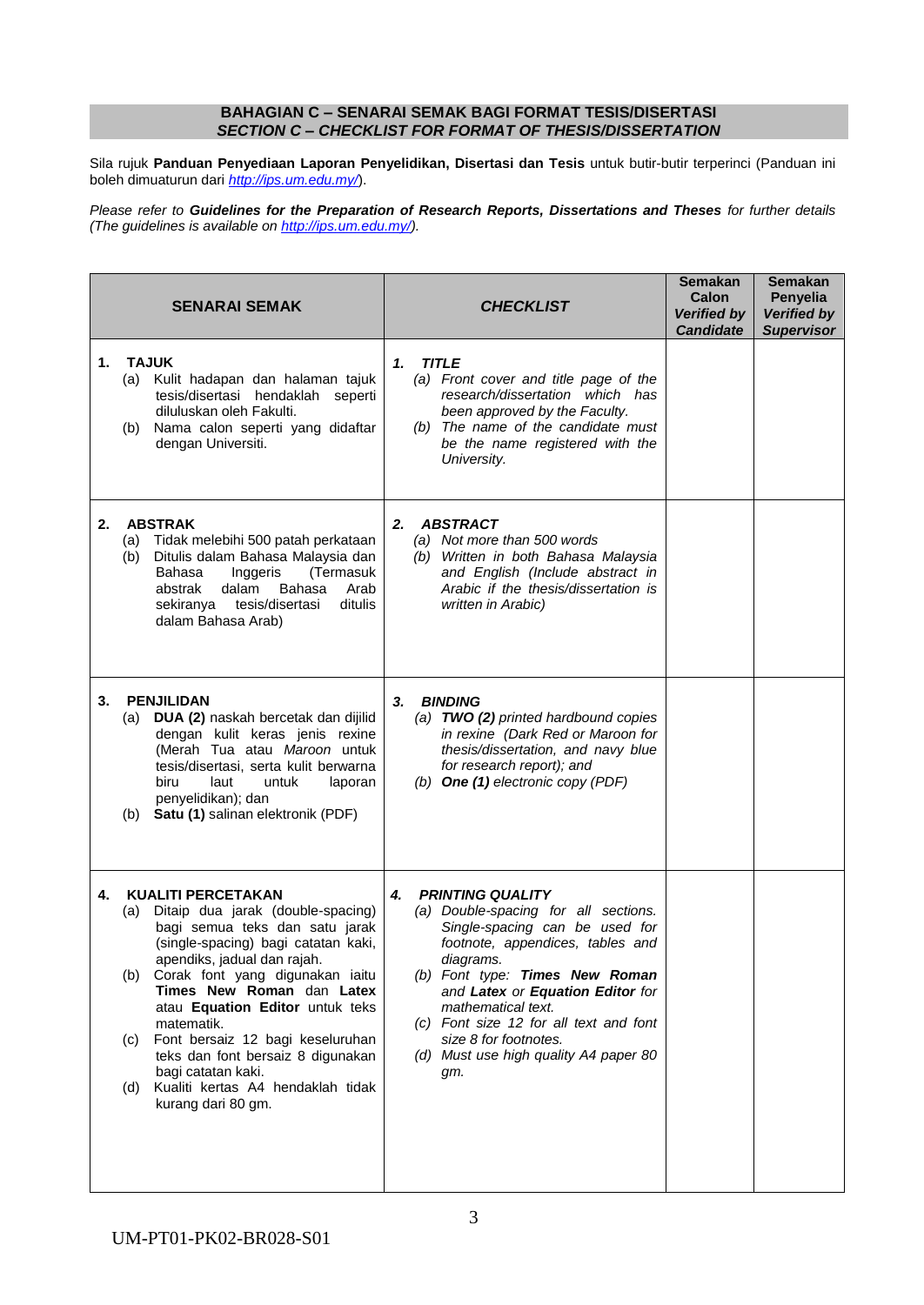| <b>SENARAI SEMAK</b>                                                                                                                                                                                                                                                                                                                                                                                                                                                                                                                                                                                          | <b>CHECKLIST</b>                                                                                                                                                                                                                                                                                                                                                                                                                                       | <b>Semakan</b><br>Calon<br><b>Verified by</b><br><b>Candidate</b> | <b>Semakan</b><br>Penyelia<br><b>Verified by</b><br><b>Supervisor</b> |
|---------------------------------------------------------------------------------------------------------------------------------------------------------------------------------------------------------------------------------------------------------------------------------------------------------------------------------------------------------------------------------------------------------------------------------------------------------------------------------------------------------------------------------------------------------------------------------------------------------------|--------------------------------------------------------------------------------------------------------------------------------------------------------------------------------------------------------------------------------------------------------------------------------------------------------------------------------------------------------------------------------------------------------------------------------------------------------|-------------------------------------------------------------------|-----------------------------------------------------------------------|
| <b>PATAH</b><br>5.<br>HAD<br><b>MAKSIMUM</b><br><b>PERKATAAN</b><br>(a) Tesis (Ijazah Kedoktoran)<br>· Secara Penyelidikan:<br>100,000<br>patah perkataan;<br>· Secara Mod Campuran: 80,000<br>patah perkataan;<br>Disertasi (Ijazah Sarjana)<br>(b)<br>$\bullet$ Secara<br>Penyelidikan:<br>60,000<br>patah perkataan;<br>· Secara Mod Campuran: 40,000<br>patah perkataan;<br>Laporan<br>Penyelidikan<br>(ljazah<br>(C)<br>Sarjana)<br>• Secara Kursus: 30,000 patah<br>perkataan;<br>(Anggaran jumlah patah perkataan tidak<br>termasuk nota kaki, rujukan, lampiran,<br>jadual, gambar rajah dan prakata) | 5.<br><b>MAKSIMUM WORD LIMIT</b><br>(a) Thesis (Doctoral Degree)<br>• Research: 100,000 words;<br>• By Mixed Mode: 80,000 words;<br>(b) Dissertation (Master's Degree)<br>• By Research: 60,000 words;<br>• By Mixed Mode: 40,000 words;<br>(c) Research<br>Report<br>(Master's<br>Degree)<br>• By Coursework: 30,000 words<br>(Approximate word length excluding<br>footnotes, references, appendices,<br>tables, figures and preface)                |                                                                   |                                                                       |
| <b>BIRAI</b><br>6.<br>Birai yang ditetapkan bagi teks adalah<br>seperti berikut:<br>Atas<br>$: 2.0 \text{ cm}$<br>Kanan<br>$: 2.0 \text{ cm}$<br>Bawah : 2.0 cm<br>Kiri<br>$: 4.0 \text{ cm}$                                                                                                                                                                                                                                                                                                                                                                                                                 | <b>INDENT</b><br>6.<br>The indents of pages are as follows:<br>Top<br>:2.0cm<br>Right<br>: 2.0 cm<br>Bottom : 2.0 cm<br>Left<br>$: 4.0 \text{ cm}$                                                                                                                                                                                                                                                                                                     |                                                                   |                                                                       |
| <b>PENOMBORAN MUKA SURAT</b><br>7.<br>(a) Font bersaiz 10;<br>(b) Nombor muka surat dicetak 1.0 cm<br>dari bahagian kanan bawah muka<br>surat;<br>(c) Nombor Roman (i, ii, iii dan<br>seterusnya) diletakkan di bahagian<br>permulaan (Preface);<br>(d) Muka surat tajuk (Title page) pada<br>muka hadapan dianggap sebagai<br>muka surat 'i', tetapi nombor 'i' tidak<br>ditaip. Nombor muka surat bermula<br>selepas muka surat tajuk (Title<br>page) disambung terus dengan<br>nombor Roman 'ii'.                                                                                                          | <b>PAGE NUMBERING</b><br>7.<br>(a) Font size $10$ ;<br>(b) All page numbers should be<br>printed 1.0 cm from the bottom<br>margin and placed on the right-<br>hand side;<br>(c) Roman numerals (i, ii, iii etc)<br>should be used in the Preface<br>section:<br>(d) The Title Page and the first page<br>of the Preface should not be<br>numbered. Numbering begins on<br>the second page with 'ii'.                                                   |                                                                   |                                                                       |
| 8.<br>PERAKUAN KEASLIAN PENULISAN<br>Borang Perakuan Keaslian Penulisan<br>boleh dimuatturun dari laman web<br>http://ips.um.edu.my<br>dan<br>perlu<br>ditandatangani oleh calon dan saksinya<br>serta diletakkan dalam tesis/disertasi<br><b>SEBELUM</b> Abstrak.<br>(Calon perlu menggunakan borang<br>perakuan sama ada Bahasa Malaysia<br>atau Bahasa Inggeris)                                                                                                                                                                                                                                           | <b>WORK</b><br>8.<br><b>ORIGINAL</b><br><b>LITERARY</b><br><b>DECLARATION</b><br>Original Literary Work Declaration<br>form can be downloaded from the<br>website at http://ips.um.edu.my and<br>must be signed by the candidate and<br>witness. The form should be placed in<br>the thesis/dissertation immediately<br><b>BEFORE</b> the abstract.<br>(Candidate should use the declaration<br>form either the Bahasa Malaysia or<br>English version) |                                                                   |                                                                       |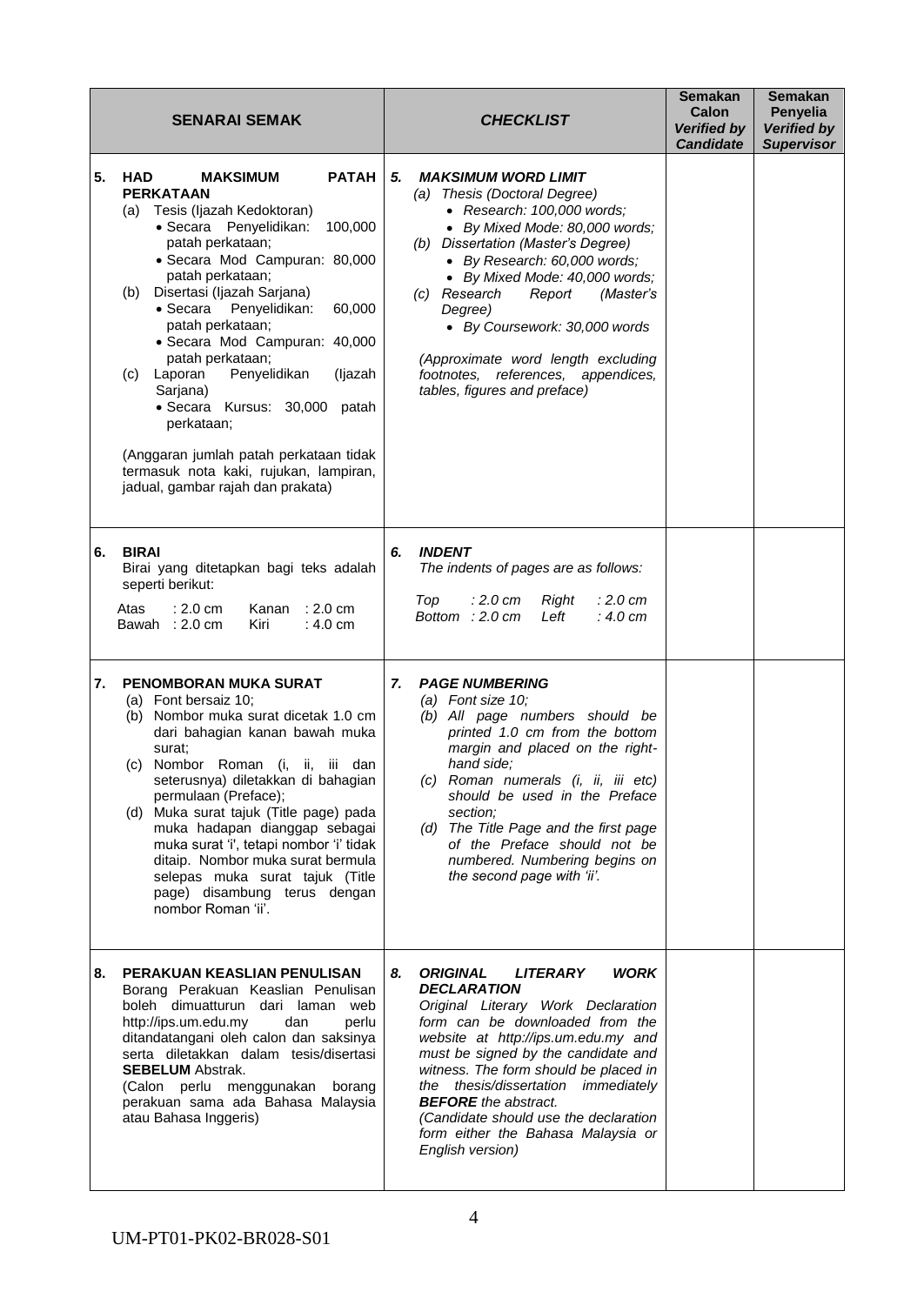|    | <b>SENARAI SEMAK</b>                                                                                                                                                                                                                                                    |    | <b>CHECKLIST</b>                                                                                                                                                                                                                                                    | <b>Semakan</b><br>Calon<br><b>Verified by</b><br><b>Candidate</b> | <b>Semakan</b><br>Penyelia<br><b>Verified by</b><br><b>Supervisor</b> |
|----|-------------------------------------------------------------------------------------------------------------------------------------------------------------------------------------------------------------------------------------------------------------------------|----|---------------------------------------------------------------------------------------------------------------------------------------------------------------------------------------------------------------------------------------------------------------------|-------------------------------------------------------------------|-----------------------------------------------------------------------|
| 9. | <b>FORMAT SALINAN ELEKTRONIK</b><br>Satu salinan elektronik dalam bentuk<br>PDF mesti diserahkan bersama dengan<br>maklumat<br>label yang mengandungi<br>berikut:<br>(a) Nama;<br>(b) No. Matrik;<br>(c) Tajuk Tesis/Disertasi;<br>(d) Fakulti;<br>(e) Tahun penyerahan | 9. | <b>ELECTRONIC COPY FORMAT</b><br>The submitted electronic copy in the<br>form of CD (in PDF format) must be<br>labeled with the following details:<br>$(a)$ Name;<br>(b) Matric No.;<br>(c) Title of Thesis/Dissertation;<br>(d) Faculty;<br>(e) Year of submission |                                                                   |                                                                       |
|    | 10. 'TURNITIN'<br>perisian<br>Penggunaan<br>ini<br>adalah<br>bergantung kepada Fakulti. Sila rujuk<br>dengan fakulti berkenaan mengenai<br>peratus indeks pertindihan yang diterima<br>dan lampirkan muka surat pertama<br>laporan peratus pertindihan.                 |    | 10. 'TURNITIN'<br>The usage of this software is subject<br>to the Faculty. Please refer to your<br>faculty for the accepted similarity<br>index percentage and attach the first<br>page of the report upon<br>the<br>submission.                                    |                                                                   |                                                                       |
|    | 11. Penggunaan<br><b>Spellchecker</b><br>program<br>atau Dewan Eja untuk menyemak<br>kesalahan ejaan adalah digalakkan.                                                                                                                                                 |    | 11. The use of Spellchecker or 'Dewan<br>Eja' programme to check for spelling<br>errors is recommended.                                                                                                                                                             |                                                                   |                                                                       |
|    | 12. Penggunaan program 'EndNote' untuk  <br>menyelaraskan<br>rujukan<br>adalah<br>digalakkan.                                                                                                                                                                           |    | 12. The use of 'EndNote' programme for<br>referencing is recommended.                                                                                                                                                                                               |                                                                   |                                                                       |

Nama calon *Name of candidate* :

Tandatangan Calon *Candidate's Signature* Tarikh

*Date*

Cop dan Tandatangan Penyelia *Supervisor's Signature and Official Stamp*

Tarikh : *Date:*

Cop dan Tandatangan Penyelia *Supervisor's Signature and Official Stamp*

:

Cop dan Tandatangan Penyelia *Supervisor's Signature and Official Stamp*

Tarikh : *Date:*

Tarikh : *Date:*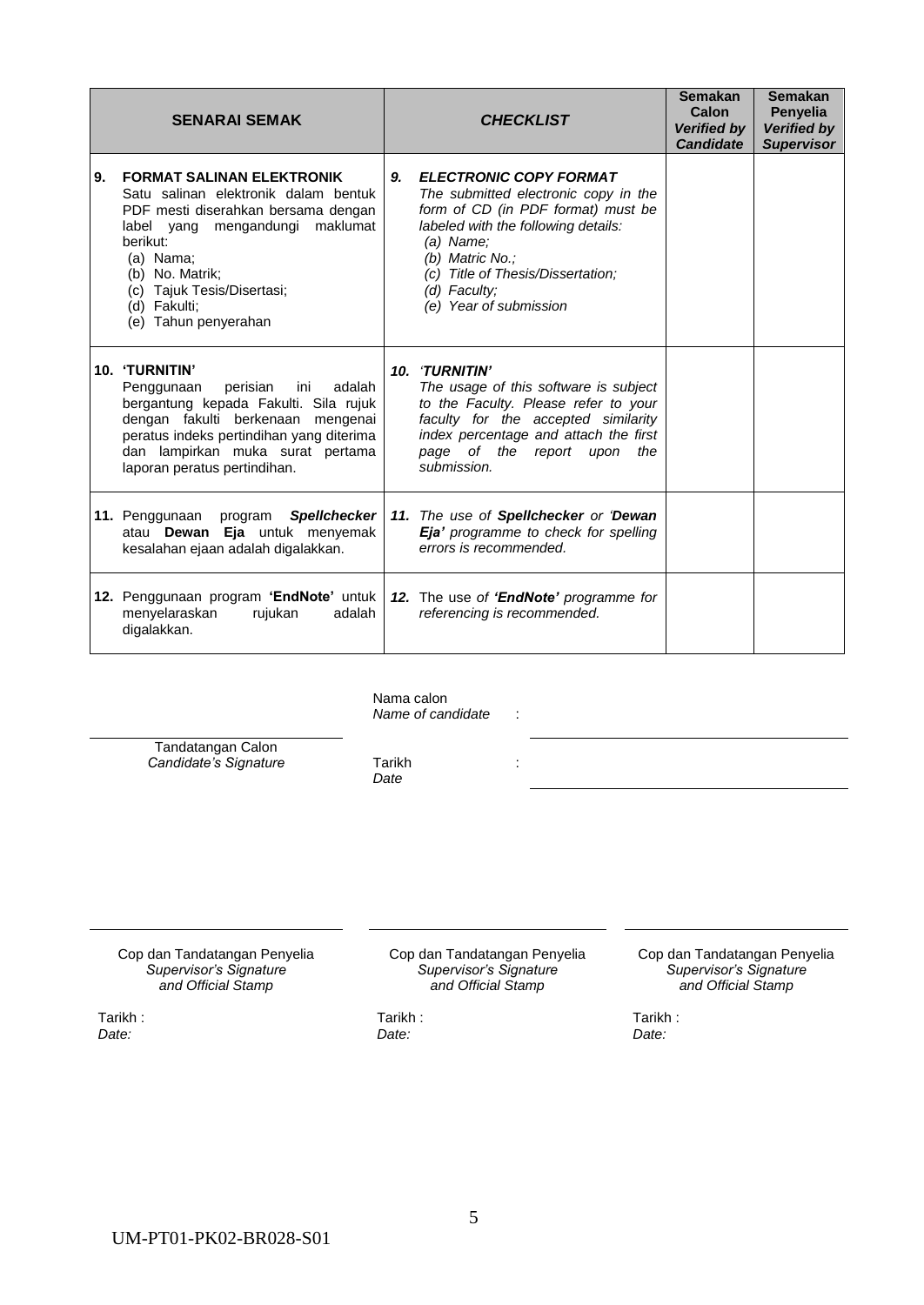### **BAHAGIAN D – PENGESAHAN PENYELIA/PEMERIKSA (UNTUK DIISI OLEH PENYELIA DAN/ATAU PEMERIKSA)**

### *SECTION D – DECLARATION OF SUPERVISOR(S) / EXAMINER(S) (TO BE COMPLETED BY THE SUPERVISOR(S) AND/OR EXAMINER(S))*

Calon perlu mendapatkan pengesahan daripada Penyelia dan/atau Pemeriksa (jika berkenaan) tertakluk kepada keputusan Jawatankuasa Pemeriksa.

*Candidate is required to get the verification by the Supervisor(s) and/or Examiner(s) (if applicable) subject to the decision of the Committee of Examiners.*

# **PENYELIA** */ SUPERVISOR*

| 1.             | Nama Penyelia<br>Name of Supervisor:                                                                                                                                                                                                                                                                                       |                                                                  |
|----------------|----------------------------------------------------------------------------------------------------------------------------------------------------------------------------------------------------------------------------------------------------------------------------------------------------------------------------|------------------------------------------------------------------|
|                | Saya telah menyemak tesis/disertasi calon dan mengesahkan bahawa calon telah<br>membuat pembetulan seperti yang disarankan oleh Jawatankuasa Pemeriksa.<br>I have checked the candidate's thesis/dissertation and hereby confirm that the<br>candidate has done all corrections recommended by the Committee of Examiners. |                                                                  |
|                |                                                                                                                                                                                                                                                                                                                            | Tandatangan dan Cop Rasmi<br><b>Official Stamp and Signature</b> |
|                |                                                                                                                                                                                                                                                                                                                            | Tarikh:<br>Date:                                                 |
| 2.             | Nama Penyelia<br>Name of Supervisor:                                                                                                                                                                                                                                                                                       |                                                                  |
|                | Saya telah menyemak tesis/disertasi calon dan mengesahkan bahawa calon telah<br>membuat pembetulan seperti yang disarankan oleh Jawatankuasa Pemeriksa.<br>I have checked the candidate's thesis/dissertation and hereby confirm that the<br>candidate has done all corrections recommended by the Committee of Examiners  |                                                                  |
|                |                                                                                                                                                                                                                                                                                                                            | Tandatangan dan Cop Rasmi<br><b>Official Stamp and Signature</b> |
|                |                                                                                                                                                                                                                                                                                                                            | Tarikh:<br>Date:                                                 |
| 3.             | Nama Penyelia<br>Name of Supervisor:                                                                                                                                                                                                                                                                                       |                                                                  |
|                | Saya telah menyemak tesis/disertasi calon dan mengesahkan bahawa calon telah<br>membuat pembetulan seperti yang disarankan oleh Jawatankuasa Pemeriksa.<br>I have checked the candidate's thesis/dissertation and hereby confirm that the<br>candidate has done all corrections recommended by the Committee of Examiners  |                                                                  |
|                |                                                                                                                                                                                                                                                                                                                            | Tandatangan dan Cop Rasmi<br><b>Official Stamp and Signature</b> |
|                |                                                                                                                                                                                                                                                                                                                            |                                                                  |
|                |                                                                                                                                                                                                                                                                                                                            | Tarikh:<br>Date:                                                 |
|                | PEMERIKSA (tertakluk kepada keputusan Jawatankuasa Pemeriksa)<br><b>EXAMINER (subject to the decision of the Committee of Examiners)</b>                                                                                                                                                                                   |                                                                  |
| $\mathbf{1}$ . | Nama Pemeriksa<br>Name of Examiner:                                                                                                                                                                                                                                                                                        |                                                                  |
|                | Saya telah menyemak tesis/disertasi calon dan mengesahkan bahawa calon telah<br>membuat pembetulan seperti yang disarankan oleh Jawatankuasa Pemeriksa.<br>I have checked the candidate's thesis/dissertation and hereby confirm that the                                                                                  |                                                                  |
|                | candidate has done all corrections recommended by the Committee of Examiners                                                                                                                                                                                                                                               | Tandatangan dan Cop Rasmi<br><b>Official Stamp and Signature</b> |
|                |                                                                                                                                                                                                                                                                                                                            | Tarikh:<br>Date:                                                 |
| 2.             | Nama Pemeriksa<br>Name of Examiner:                                                                                                                                                                                                                                                                                        |                                                                  |
|                | Saya telah menyemak tesis/disertasi calon dan mengesahkan bahawa calon telah<br>membuat pembetulan seperti yang disarankan oleh Jawatankuasa Pemeriksa.<br>I have checked the candidate's thesis/dissertation and hereby confirm that the<br>candidate has done all corrections recommended by the Committee of Examiners  |                                                                  |
|                |                                                                                                                                                                                                                                                                                                                            | Tandatangan dan Cop Rasmi<br><b>Official Stamp and Signature</b> |
|                |                                                                                                                                                                                                                                                                                                                            | Tarikh:<br>Date:                                                 |